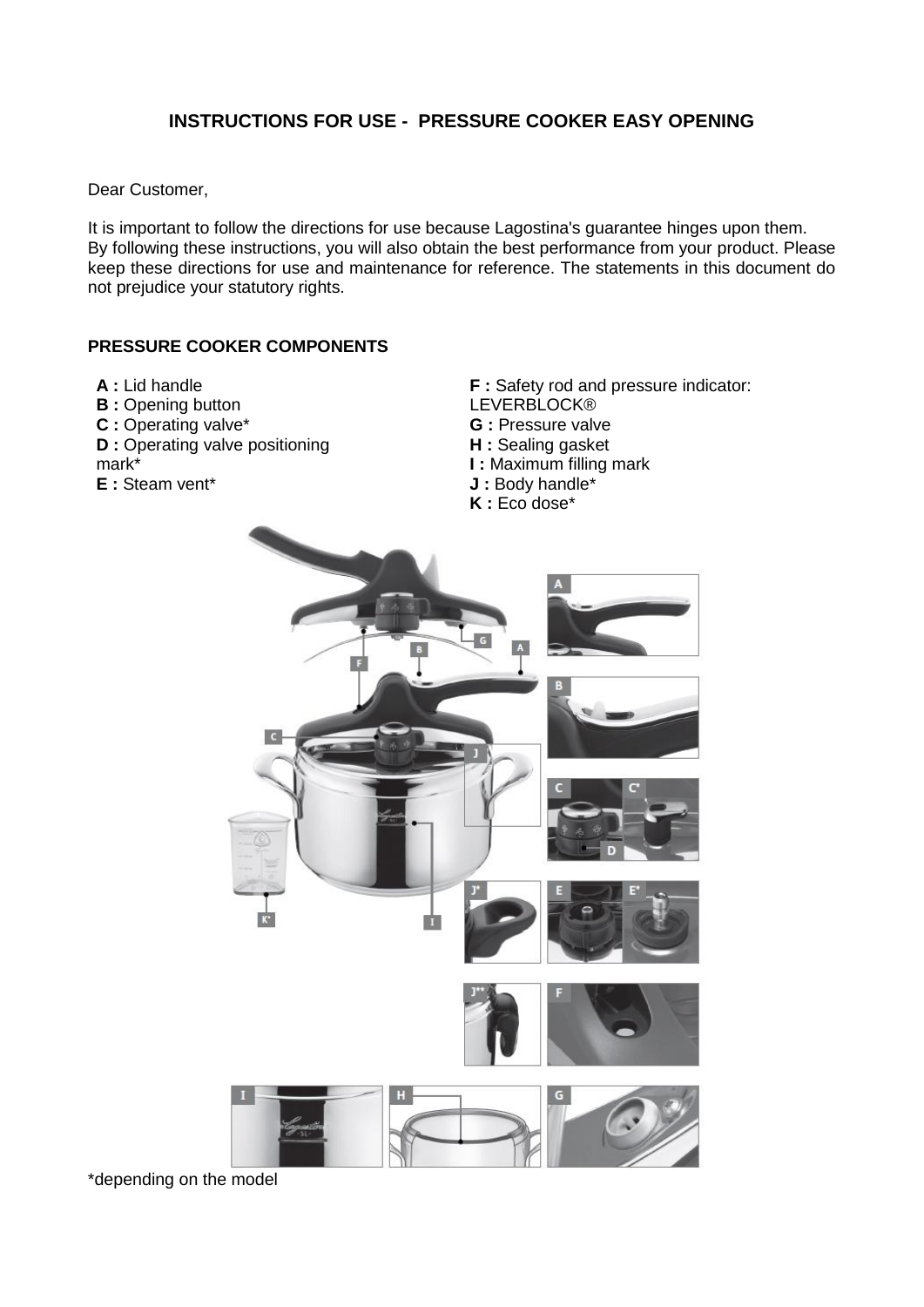# **OPENING – CLOSING**

#### **Opening: opening is done in two steps**

• Press on the lid handle (A) to the maximum (see diagram 1) and pull on the opening button (B) (see diagram 2) holding the handle down.

• Lift the handle, keeping the button pulled out and go with the lid handle as indicated in diagram 3. When opening the pressure cooker, make sure you don't put your finger in the hole located next to the safety rod (see diagram 16).

• To remove the lid, just push it (see diagram 4).

#### **Closing:**

- Make sure that the lid handle is in the opening position (see diagrams 5).
- Slide the lid onto the body and indicated in diagram 6
- Tilt the lid handle until the locking "click" is obtained (see diagram 7).



\*depending on the model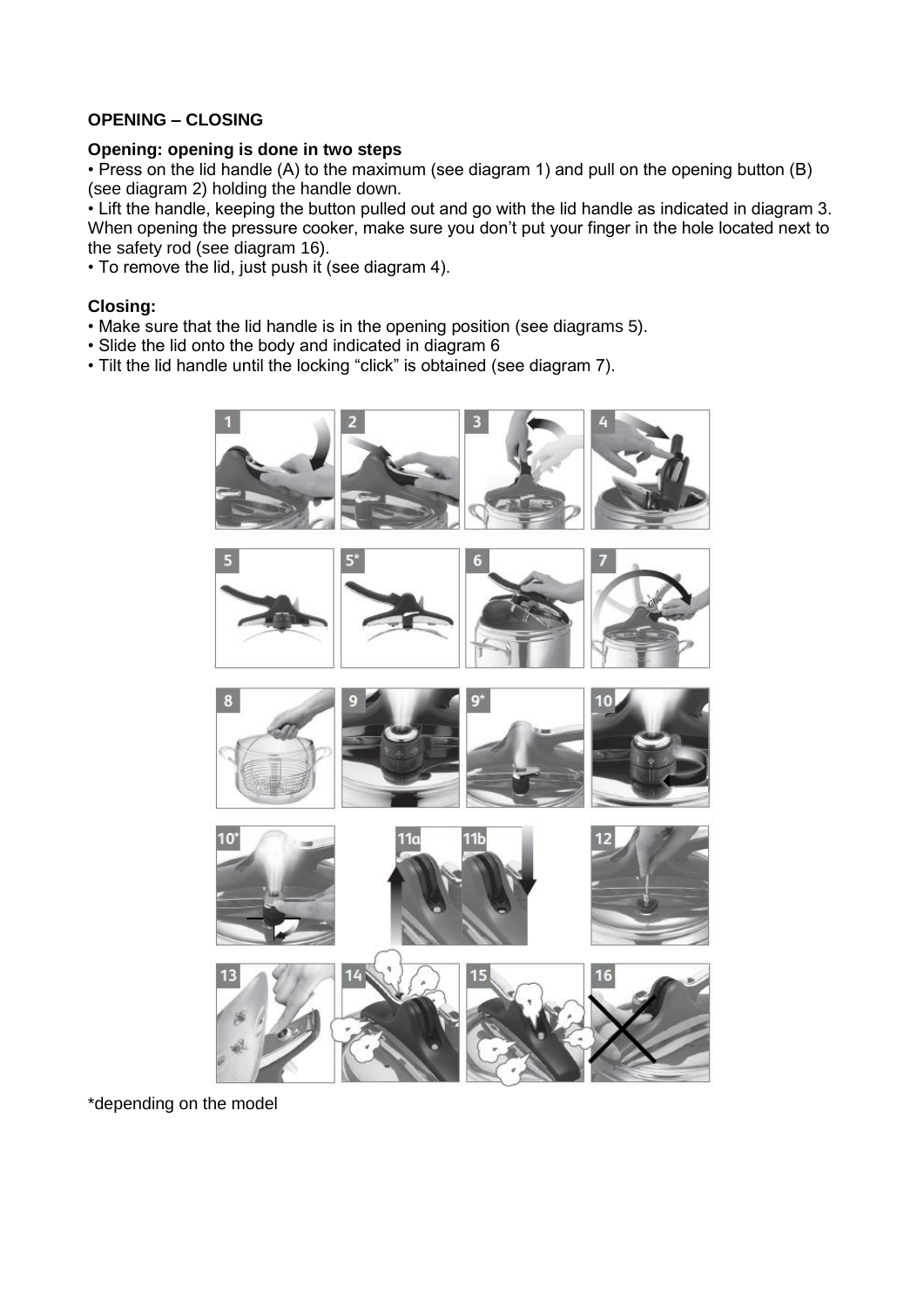# **IMPORTANT PRECAUTIONS**

#### **For your safety, this appliance complies with the essential safety requirements of Directive No. concerning pressure equipment.**

#### **Take a moment to read all of these recommendations:**

• As for all cooking appliances, keep a close eye on children and certain disabled persons if you use your pressure cooker when they are present.

• Do not put your pressure cooker in a hot oven.

• Be very careful when moving your pressure cooker under pressure. Do not touch hot surfaces. Use the body handles. Use potholders if necessary.

• Never use the lid handle to transport your pressure cooker.

• Do not use your pressure cooker for purposes other than that for which it is designed.

• Your pressure cooker cooks under pressure. Injury by scalding can occur with improper use. Make sure that the pressure cooker is properly closed before starting cooking (see the Opening-Closing chapter).

• Never force the pressure cooker open. Make sure that the inside pressure has been released.

• Never use your pressure cooker without a liquid, this could seriously damage it. .

• Use compatible source(s) of heat

• Do not fill your pressure cooker above 2/3. For food that swells during cooking, such as rice, dried vegetables, compotes, etc., do not fill your pressure cooker beyond half the height of the body.

• Do not use coarse salt in your pressure cooker, add fine salt after cooking.

• For meats with a surface skin that could swell under pressure (beef tongue, for example), pierce the meat before cooking. Once done, if the skin on the meat looks swollen, wait before removing it from the pressure cooker.

• For mushy foods (split peas, rhubarb, etc.), the pressure cooker should be lightly shaken before opening so that these foods do not spatter out.

• Before each use, check that the valves and steam vent are not blocked (see the Cleaning and Maintenance chapter).

• Do not use your pressure cooker to fry under pressure with oil.

• Do not do anything to the safety systems beyond the recommended cleaning and maintenance.

• Change the sealing gasket every five years. This operation should be performed by an Authorised Lagostina Service Centre.

• Only use original Lagostina parts corresponding to your model. Notably, use Lagostina bodies and lids.

• Do not use your pressure cooker to store acidic or salty foods before and after cooking.

• Do not cook recipes with milk in your pressure cooker.

• Alcohol vapour is inflammable. Watch over your appliance when making alcohol based recipes. •Always make sure that the operating valve is in the open (pressure released) position before attempting to open your pressure cooker.

**Keep these instructions in a safe place for future reference**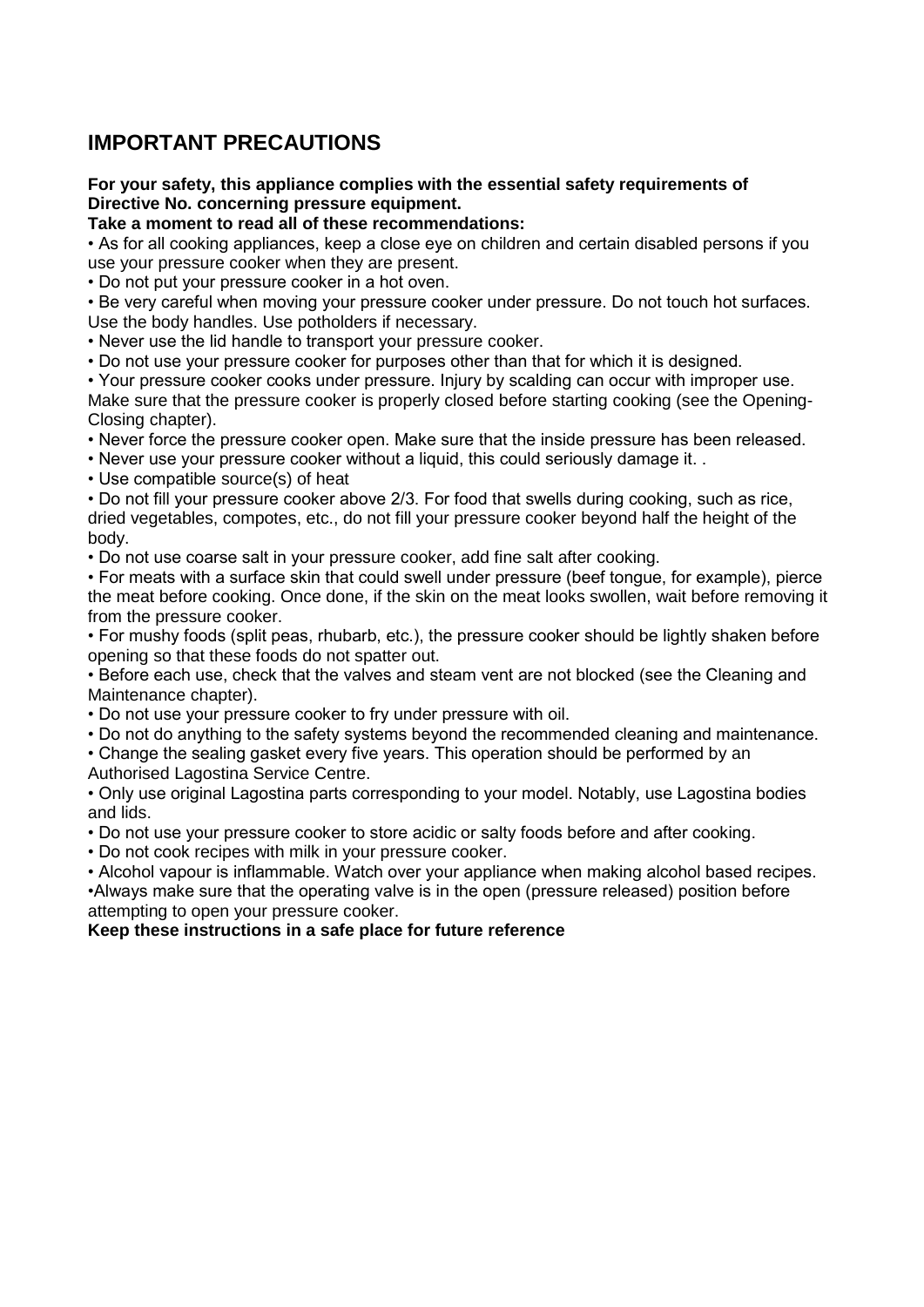# **COMPATIBLE SOURCES OF HEAT**

• The pressure cooker can be used on most sources of heat, including induction except Aga.

• On electric and induction hobs, use a heat diffuser with a diameter less than or equal to that of the base of the pressure cooker.

• On ceramic hobs, make sure that the base of the body is clean.

• On gas, the flame should not exceed the diameter of the body.

• Whatever the source of heat, make sure that your pressure cooker is properly centred.

#### **Do not heat the body when empty, you risk damaging your appliance.**













# **LAGOSTINA ACCESSORIES**

- To change parts or make repairs, contact an Authorised Lagostina Service Centre.
- Use only original Lagostina parts corresponding to your model.

# **CLEANING**

Wash your pressure cooker after each use.

Do not wash the body and lid in a dishwasher.

• Wash the body in warm water and washing up liquid. You can use a scouring pad on the inside.

• Clean the lid under water with a sponge and dishwashing liquid.

• After this operation, leave the lid to drip dry with its handle in the opening position. Do not leave food in your pressure cooker. Never use bleach or chlorinated products; this could affect the quality of the stainless steel. If white stains appear on the inside bottom of your pressure cooker:

• This may be due to salt added to cold water: always add salt (fine) to boiling water or a hot liquid. If the body's appearance has changed:

• It is blackened: you can clean it with a special stainless-steel product.

• It becomes iridescent: clean it with white vinegar or a special stainless-steel product. If food has burnt in the pressure cooker:

• Let the body soak for some time before washing. Never use bleach or chlorinated products.

# **MAINTENANCE**

• Regularly check that nothing is blocking the steam vent. If necessary, unblock it using a thin object (see diagram 12), then run water through it. When storing your pressure cooker, place the lid on the body without closing it.

Replacing the rubber sealing gasket: we recommend changing the rubber sealing gasket on the upper edge of the body approximately every five years. This operation should be performed by an Authorised Lagostina Service Centre.

**If the pressure cooker has been heated without any liquid inside: have it checked by an Authorised Lagostina Service Centre.** 

**Have your pressure cooker checked by an Authorised Lagostina Service Centre after 10 years of use.**

# **LAGOSTINA SAFETY SYSTEMS**

Your Lagostina pressure cooker is equipped with several safety systems, including two pressure release systems:

**First system:** the pressure valve (G) releases pressure; steam is released out of the lid (see diagram 14).

**Second system:** the safety rod (F) rises, passing a notch and holding in the up position, thus releasing pressure (see diagram 15).

**If one of the safety systems is triggered:**